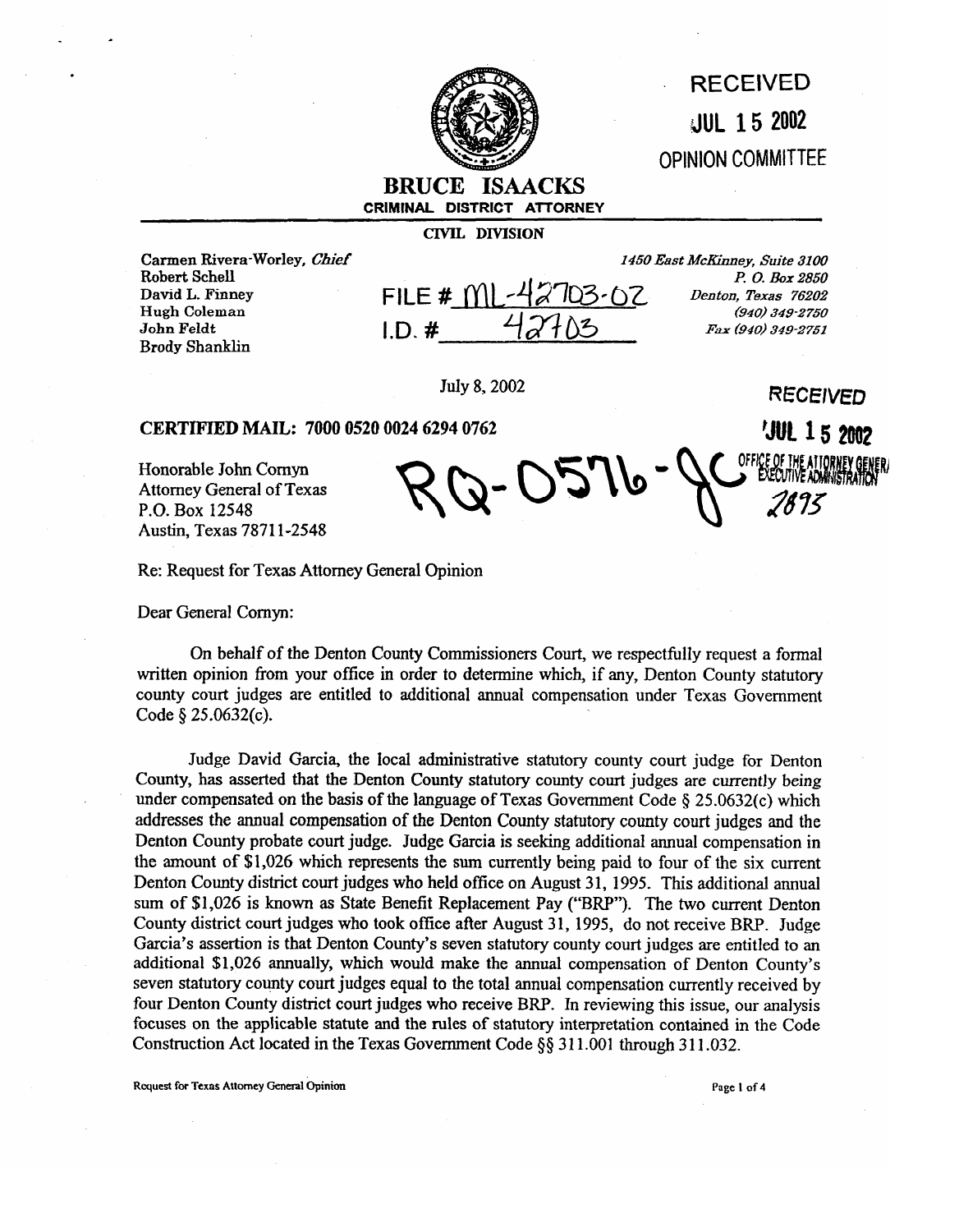The issues submitted for your consideration are n&ether the Texas **Legislature** intended for all the Denton County statutory county court judges to receive compensation for BRP and, if so, if it also intended far the Denton County statutory county court judges to **receive** more annual compensation than Denton County district court judges who do not qualify for BRP.

Denton County has a specific **statute** governing the annual compensation of its statutory **county** court judges and statutory probate judge. Texas Government Code 8 25.0632(c) provides that "It the judge of each statutory county court and statutory probate court shall be paid annual compensation equal to the annual compensation, including all supplements, paid from any public source to a district judge in the county." Based on this language, Judge Garcia suggests tbat **the**  Denton County statutory county court judges are entilled to receive compensation equal **to** *that*  currently **being** paid to the highest paid Denton County district court judges. The question is complicated by the fact that the Denton County district court judges receive two different amounts of annual compensation depending on whether or not they held their current office on August 31, 1995. Which district judge's salary will be used to determine the salary of the Denton County statutory court judges?

In 1995, the Texas Legislature reorganized the stracture of the Denton County court-at-Iaw system by creating County Criminat Court No. 1 of Denton County, changing County Criminal Court No. 2 of Denton County from a County Court at Law, and by creating a stafutory probate court for Denton County. These measures were initiated in response to the rapid population growth of Denton County which necessitated the need for an expanded court system to administer justice in Denton County. The current language of  $\S 25.0632(c)$  became law on August 28, 1995. The 1995 legislation addressed annual compensation for the judges of each statutory county court and statutory probate court in Denton County by providing that each "shall be paid annual compensation equal to the annual compensation, including all supplements, paid from any public source to a district judge in the county." The language of the statute prior to the 1995 amendments provided that "[t]he judge of each county court at law shall be paid an annual salary of at least \$41,285 but not more than 95 percent of the salary, including supplements, paid a district **judge** in the county,"

The question of whether the Texas Legislature intended for Denton County statutory county court judges to receive more annual compensation than Denton County district court judges who do not receive BRP, began on August 28, 1995, when Texas Government Code  $\S$  $25.0632(c)$  took effect. At that time, there were only three statutory county courts in Denton County and there were no Denton County district court judges who were receiving BRP, since BRP did not become law until **September** 1, 1995. There is nothing **in** the statute to suggest that the legislature intended for a Denton County statutory county court judge to be paid more than a Denton County district court judge, yet that would be the result if all seven current Denton County statutory county **court judges** receive additional annual compensation of \$I ,026 **and** two current Denton County district court judges do not. On August 31, 1995, Denton County had three statutory county courts and a statutory **probate** court, compared with seven in existence as of May 1,2002. If some, or all, **of the** Denton **County statutory** county court judges are entitled to an additional \$1,026 in annual compensation to **equal** the BRP amount paid to those qualifying district court judges, how far back in time will Denton County have to pay these sums to the

**Request for Texas Attorney @herd Colletion**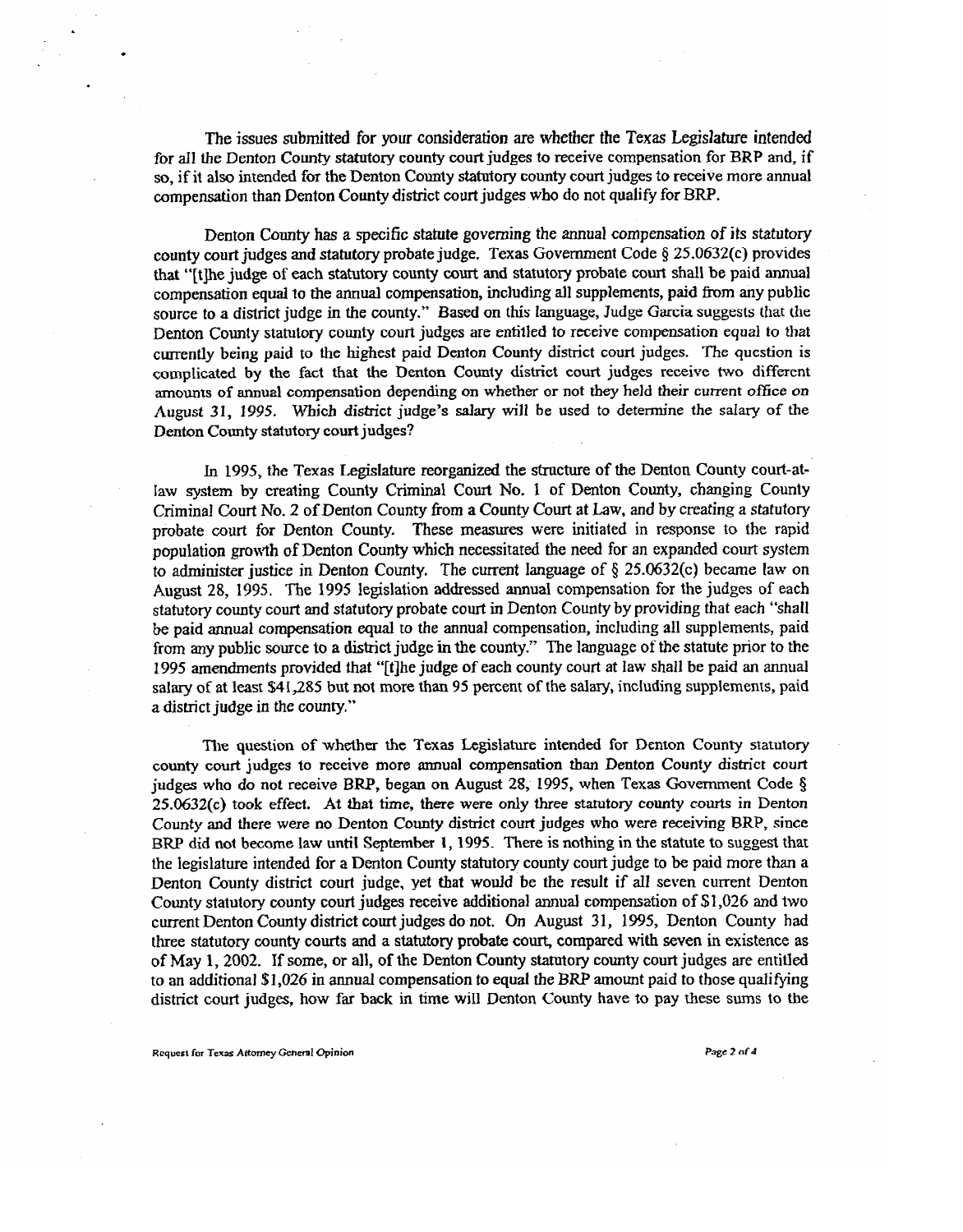Denton County statutory county court judges? Denton County currently has four district court judges who receive BRP and two who do not. On January 1, 2003, when a new district court judge will be sworn into office, three Denton Courity district court judges will receive BRP and three will not. As of May 1, 2002, Denton County has seven statutory county courts and one statutory probate court. Judge Garcia's assertion would mean that the seven statutory county court judges will receive more annual compensation in 2003 than three of the district court judges.

The payment of compensation, including "all supplements" [emphasis added] from "any public source" [emphasis added] indicates that the total compensation to be paid to statutory county court judges in Denton County may include an amount equal to the BRP amount of \$1,026. The meaning of the phrase "all supplements" from "any public source" contained in Texas Government Codes 250632(c) could be construed to mean that the Denton County statutory county court judges and the statutory probate court judge should receive the same annual compensation as "a" district judge who receives "all supplements" available from "any public source." The meaning of the phrase "a" district court judge is problematic in that it raises the key question of whether some, or all, of the Denton County statutory county court judges are entitled to the same compensation as a Denton County district court judge who receives BRP, or one who does not. The question also arises as to whether the Denton County statutory county court judges who did not hold office on August 31, 1995, are entitled to the \$1,026 supplement paid to the Denton County district court judges who receive BRP. Although BRP is only paid to those district judges who held office on August 31, 1995, should an extra \$1,026 be paid to all seven of the current Denton County statutory court judges, or only to those who held office on August 31, 1995? These facts present a question of first impression in the State of Texas because the bill has scant legislative history, it had no recorded debate, it is unique to Denton County, and it has no reported case law interpreting the statute to guide us in resolving this issue.

The rules of statutory construction found in the Code Construction Act in Texas Government Code §§ 311.001 through 311.032 provide some guidance in addressing the issues. The Code Construction Act provides that in enacting a statute, it is presumed that a just and reasonable result is intended. Tex. Gov't Code  $\S$  311.021(3). The salary disparity between the Denton County district court judges who receive BRP and those who do not was likely unforeseen at the time that the Denton County statute  $\lceil \xi \rceil 25.0632(c)$  Tex. Gov't Code] was enacted and, therefore, it would produce an unjust result to compensate Denton County statutory county court judges in a greater amount than that currently received by the Denton County district court judges who assumed office after August 31, 1995. If the legislative intent of the law was for Denton County statutory county court judges to receive pay equal to that of Denton County district court judges, it is unlikely that the legislature intended for Denton County statutory county court judges to be paid more than Denton County district court judges. If Denton County statutory county court judges are entitled to additional annual compensation of \$1,026, we submit that only those Denton County statutory county court judges who were on the bench as of August 31, 1995, would be entitled to this additional sum. This would mean that the Denton County statutory county court judges who assumed office after August 31, 1995, would be compensated the same as Denton County district court judge who took office after August 31, 1995.

Request for Texas Attorney General Opinion **P3ge 3 of 4 P3ge 3 of 4 P3ge 3 of 4**